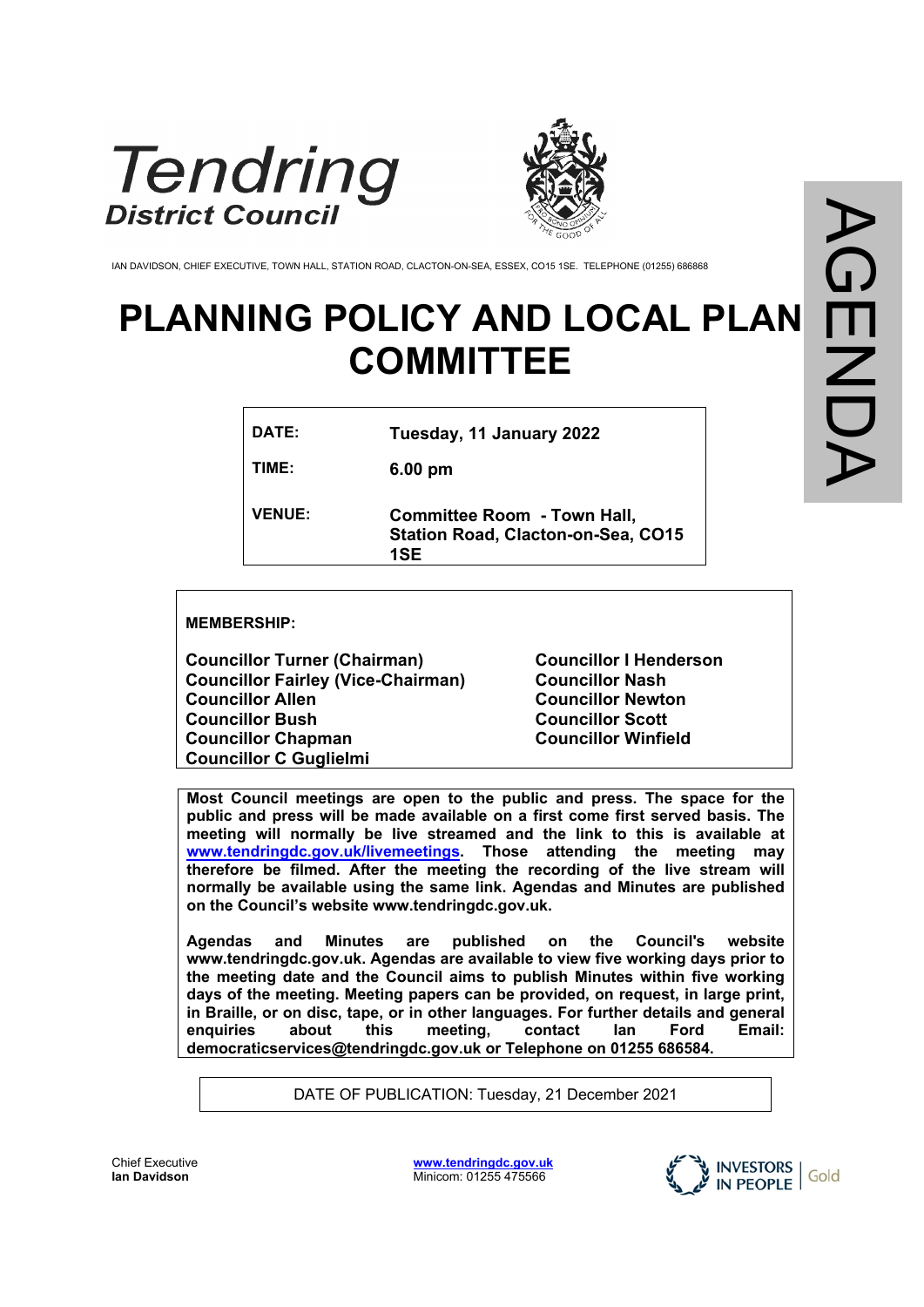#### **1 Apologies for Absence and Substitutions**

The Committee is asked to note any apologies for absence and substitutions received from Members.

#### **2 Minutes of the Last Meeting (Pages 1 - 4)**

To confirm and sign as a correct record, the minutes of the meeting of the Committee, held on Thursday 11 November 2021.

#### **3 Declarations of Interest**

Councillors are invited to declare any Disclosable Pecuniary Interests or Personal Interest, and the nature of it, in relation to any item on the agenda.

#### **4 Questions on Notice pursuant to Council Procedure Rule 38**

Subject to providing two working days' notice, a Member of the Committee may ask the Chairman of the Committee a question on any matter in relation to which the Council has powers or duties which affect the Tendring District **and** which falls within the terms of reference of the Committee.

#### **5 Public Speaking (Pages 5 - 8)**

The Council's Public Speaking Scheme for the Planning Policy & Local Plan Committee gives the opportunity for members of the public and other interested parties/stakeholders to speak to the Council's elected members on the that Committee on any specific agenda item to be considered at that public meeting.

#### **6 Report of Acting Director (Planning) - A.1 - Section 2 Local Plan: Planning Inspectors' Final Report and Process for Adoption (Pages 9 - 374)**

- a) To report the Local Plan Inspectors' final conclusions on the legal compliance and 'soundness' of Section 2 of the Council's new Local Plan following consultation on their recommended 'Main Modifications' and the subsequent receipt of their final report on 24<sup>th</sup> November 2021;
- b) To report that, by incorporating the Inspectors' recommended Main Modifications, the Section 2 Local Plan meets the tests for legal compliance and soundness - as required for a plan to proceed to formal adoption; and
- c) To seek the Planning Policy and Local Plan Committee's agreement that the modified Section 2 Local Plan be recommended to Full Council for formal adoption.

#### **7 Reference from Council - A.2 - Motion to Council pursuant to Council Procedure Rule 12 - Application of Article 4 Directions in the District of Tendring (Pages 375 - 384)**

To report to the Planning Policy & Local Plan Committee a motion submitted at the meeting of the Council held on 30 November 2022.